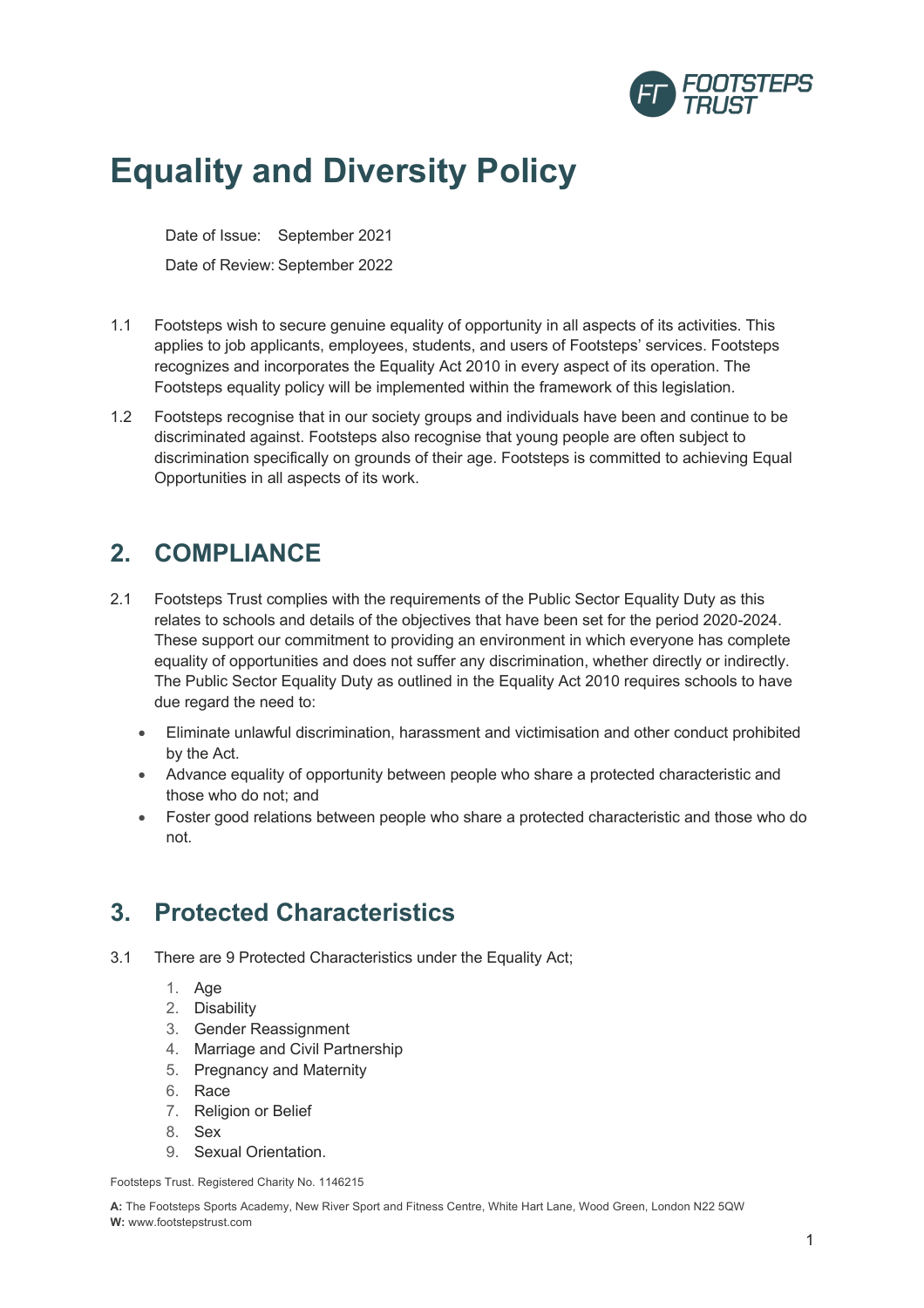- 3.2 Equality Duty requires schools to consider how its activities affect the people who share these different protected characteristics.
- 3.3 Footsteps will aim to ensure that no student, volunteer, or employee, either current or potential, is discriminated against either directly or indirectly on the grounds of age, gender, sexual orientation, ethnicity, race, colour, nationality, cultural origin, religion, disability, experience of mental distress, HIV status, caring responsibility, class, education, employment status, political belief, or unrelated criminal conviction (this is not an exhaustive list).
- 3.4 Footsteps are committed to a programmed of action to make this Equal Opportunities Policy effective. Our policy aims to ensure that no job applicant, student, employee user·
	- Receives less favorable treatment on the grounds of disability, sex, or membership of any minority group
	- is disadvantaged by conditions or requirements, which cannot be shown to be justifiable.
- 3.5 We will ensure that selection criteria and procedures are frequently reviewed to ensure that individuals are selected, promoted, and treated based on their relevant merits and abilities.
- 3.6 Associates will not be discriminated against in the advice and support they are given. Nor will they be denied access to opportunities because of their assumed abilities, skills or behavior and each person will be judged on his/her own merits. Footsteps will actively encourage and support young people to participate in the planning and implementation of their work.

#### **4. Recruitment and Selection**

- 4.1 It is the intention of Footsteps that recruitment and student placement decisions are based solely on the relevant merits and abilities of candidates. Footsteps will require, therefore, that those involved in staff selection and volunteer recruitment do not discriminate, whether directly or indirectly, in the making of those decisions.
- 4.2 All applicants for posts and student placements within Footsteps shall be given as much clear accurate information in advertisements, job descriptions and interviews as necessary to enable them to gauge their suitability and compatibility for the post and the organization itself.
- 4.3 Recruitment literature shall not imply that there is a preference for one group of applicants unless this is relevant to the post and specific exemption from equal opportunities legislation has been sought.
- 4.4 Vacancies for students and staff will be aimed at as wide a group of suitable candidates as possible.
- 4.5 Application forms, advertisements, and prospectus` shall be as clear as possible and shall not be phrased in too narrow or restrictive terms. The application forms for employment will be free of personal questions, particularly those about marital status and number and ages of children. Application and referral forms for student placement will require an element of personal information in order that Footsteps can best support them.
- 4.6 All potential students, employment applicants and prospective volunteers shall be informed that the organisation operates an Equal Opportunities Policy. Such information will be conveyed in all application forms and advertisements. A copy of the Policy Statement will be provided to all job applicants and prospective volunteers.
- 4.7 The Staff or Management who conduct the recruitment interviews will be trained to take an unbiased approach regardless of the applicants' race, gender, marital status, and to ask only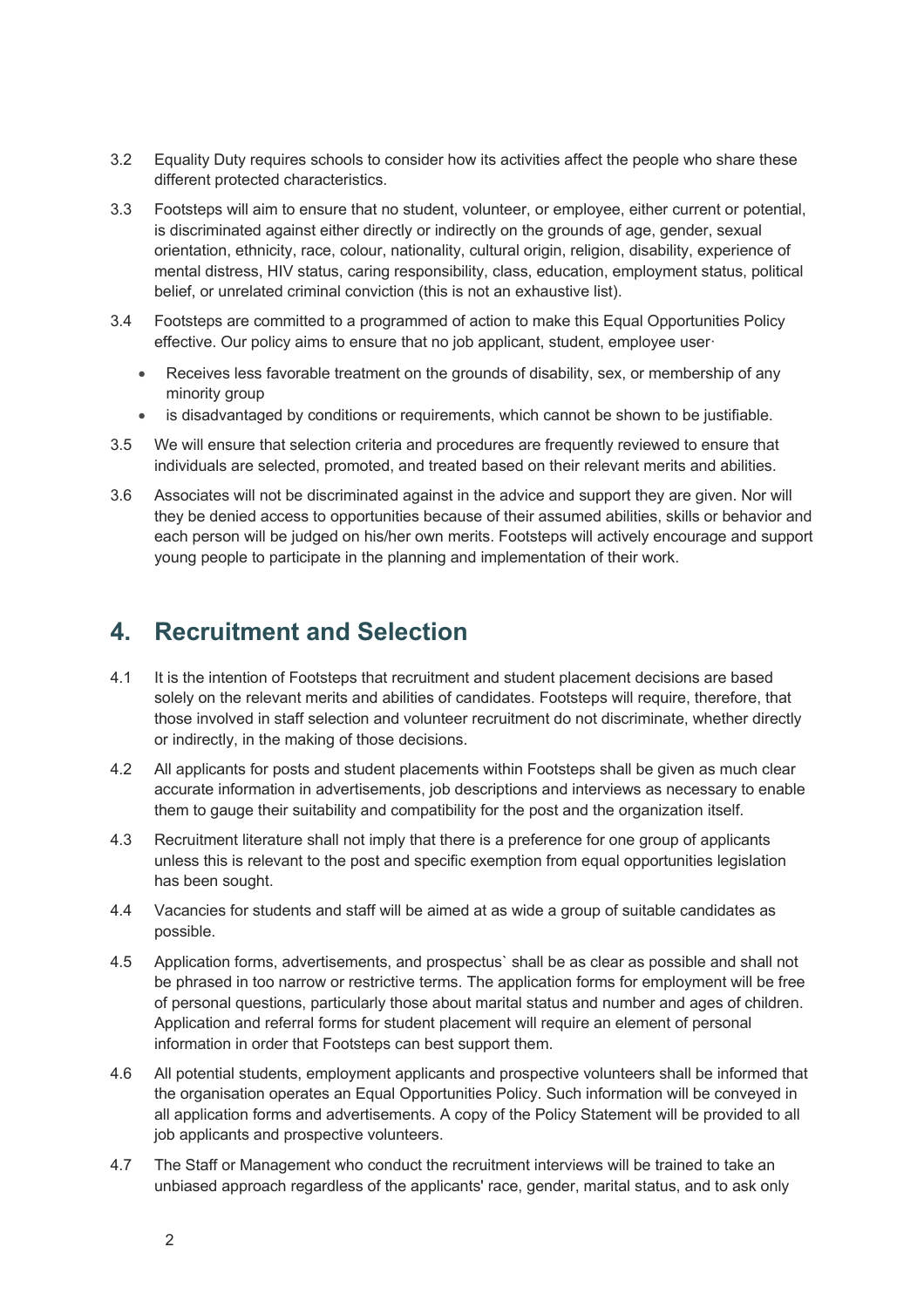

questions, which relate to the job or volunteering opportunity, that are non-discriminatory. Questions relating to the following topics will not be asked at interviews - marriage plans, marital status, occupation of spouse, number and age of children, family intentions, religious or political beliefs, race/nationality, sexual orientation.

## **5. Training**

- 5.1 Training and development opportunities will be given to any employee/volunteer wherever possible. Opportunities to discuss career development and training with the Chief Executive Officer and/or the Management Committee.
- 5.2 Every attempt is made to ensure learning materials, where possible, portray positive images of people while also reinforcing anti-discriminatory language and images of all individuals and groups.
- 5.3 Equal opportunities will be considered in all activities and resources. It is crucial that all volunteers can participate and enjoy the activities without discrimination.

## **6. Decision Making Processes**

- 6.1 We aim to reflect the make-up of the community in the decision-making processes of Youth Action and will actively encourage members of groups suffering discrimination to be involved in the decision-making processes.
- 6.2 If the management committee or decision-making processes should be found to be unrepresentative Footsteps may consider co-options or reserved places for those who can make a special contribution. This will be fully discussed by all management committee members.
- 6.3 Consideration will be taken when arranging any meeting to ensure that it is as accessible as possible.

## **7. Sex Discrimination**

- 7.1 The provisions of the Sex Discrimination Act apply to both Men and Women. The Sex Discrimination Act 1975 and 1986 makes it unlawful, unless the job or volunteering opportunity is covered by an exemption, to discriminate on the grounds of sex or marriage. Discrimination occurs when a condition or requirement is applied which cannot be justified. Footsteps fully supports the Sex Discrimination Acts. This applies equally to students and staff at Footsteps.
- 7.2 Direct Sex Discrimination occurs when a person is treated less favorably on the grounds of sex than a person of the other sex would be in the same circumstances.
- 7.3 Indirect Sex Discrimination may still occur when a requirement or condition is applied equally to men and women. Such a condition may nevertheless discriminate against one sex because the proportion of one sex, which can comply with it is much smaller than the proportion of the other sex that can comply with it.

Footsteps Trust. Registered Charity No. 1146215

**A:** The Footsteps Sports Academy, New River Sport and Fitness Centre, White Hart Lane, Wood Green, London N22 5QW **W:** www.footstepstrust.com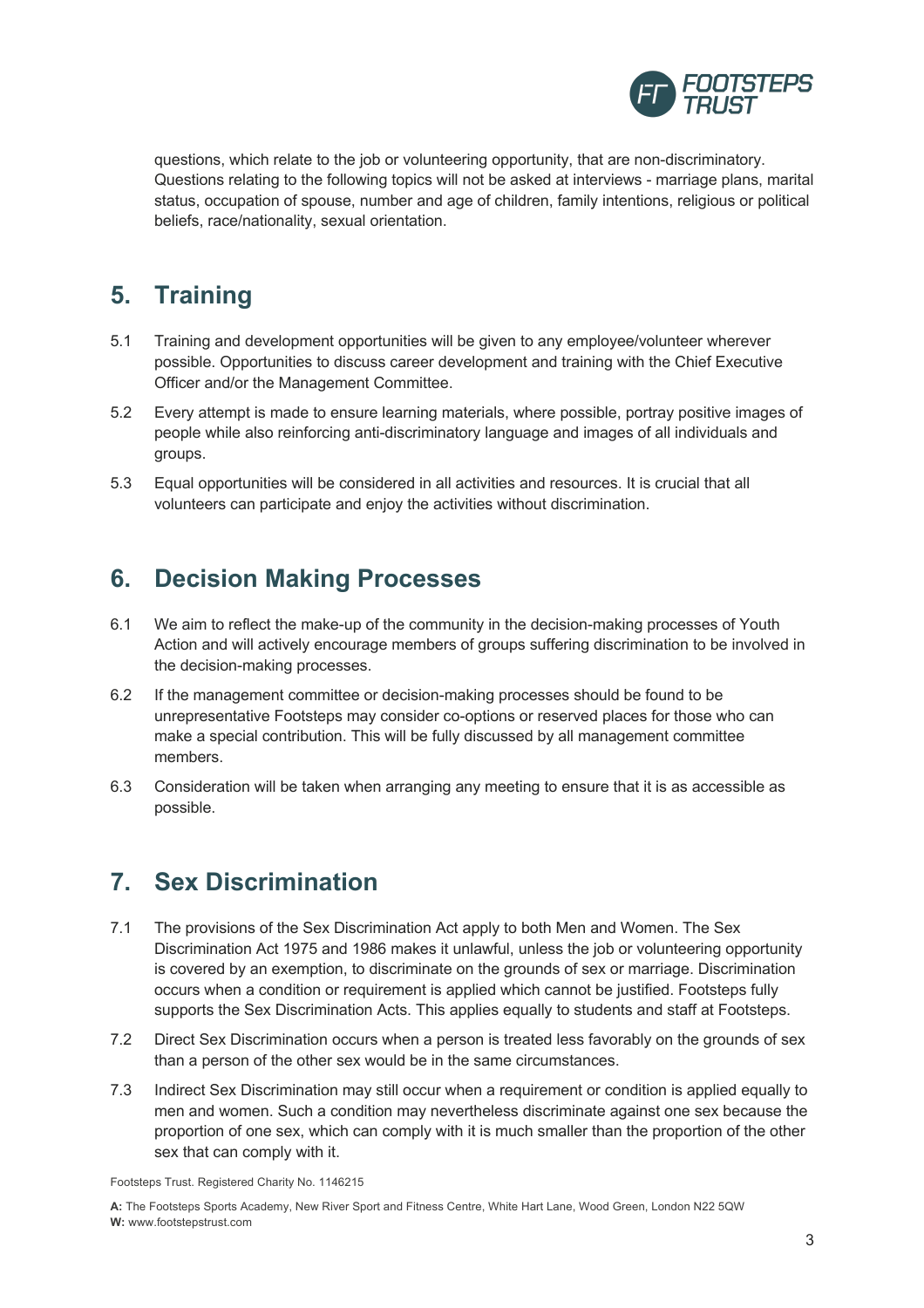7.4 Marriage Discrimination occurs when a married person is treated less favorably on the grounds of marital status than an unmarried person of the sex would be in the same circumstances, this discrimination may be direct or indirect as explained above.

#### **8. Sexual Harassment**

- 8.1 Footsteps wishes to make it quite clear that sexual harassment is unlawful and views harassment very seriously. In particular, the welfare of all students is paramount.
- 8.2 The definition adopted by Footsteps is:
	- i. Repeated and unwanted verbal or sexual advances, sexually explicit derogatory statements or sexually discriminating remarks which are offensive to the worker involved, which cause the worker or volunteer to feel threatened, humiliated, patronised, or harassed or which creates a threatening or intimidating environment.

## **9. Racial Discrimination**

- 9.1 The Equality Act 2010 makes it unlawful to discriminate against a person directly or indirectly in the field of employment. Footsteps fully support the Equality Act. Footsteps recognize the importance of every student feeling completely free of discrimination. Discrimination will never be tolerated and is totally against the ethos of Footsteps.
- 9.2 Direct discrimination consists of treating a person differently and less favorable on the grounds of their racial origin.
- 9.3 Indirect discrimination consists of treating everyone the same but in a way, which results in some people not being able to comply where others from another racial background can.
- 9.4 Demands of Religion (e.g., prayer times and religious holidays) and of culture (traditional dress) are accepted.

## **10. Racial Harassment**

- 10.1 It is imperative that employees and volunteers are aware of legal commitments under Race Discrimination legislation and of its opposition to all forms of racism. Students are equally entitled to protection. Incidents include:
	- Physical assaults/threats against a person or group because of colour or ethnicity.
	- Racist insult/joke/name calling.
	- Racist graffiti/any other written insult.
	- Provocative behavior (e.g., wearing racist badges or insignia).
	- Racial comments in meetings conversation/workshops.
	- Attempting to recruit for racist organisations or groups.
	- Racist literature (leaflets, comics, magazines) brought into the organization's premises.
	- Providing a platform for racism.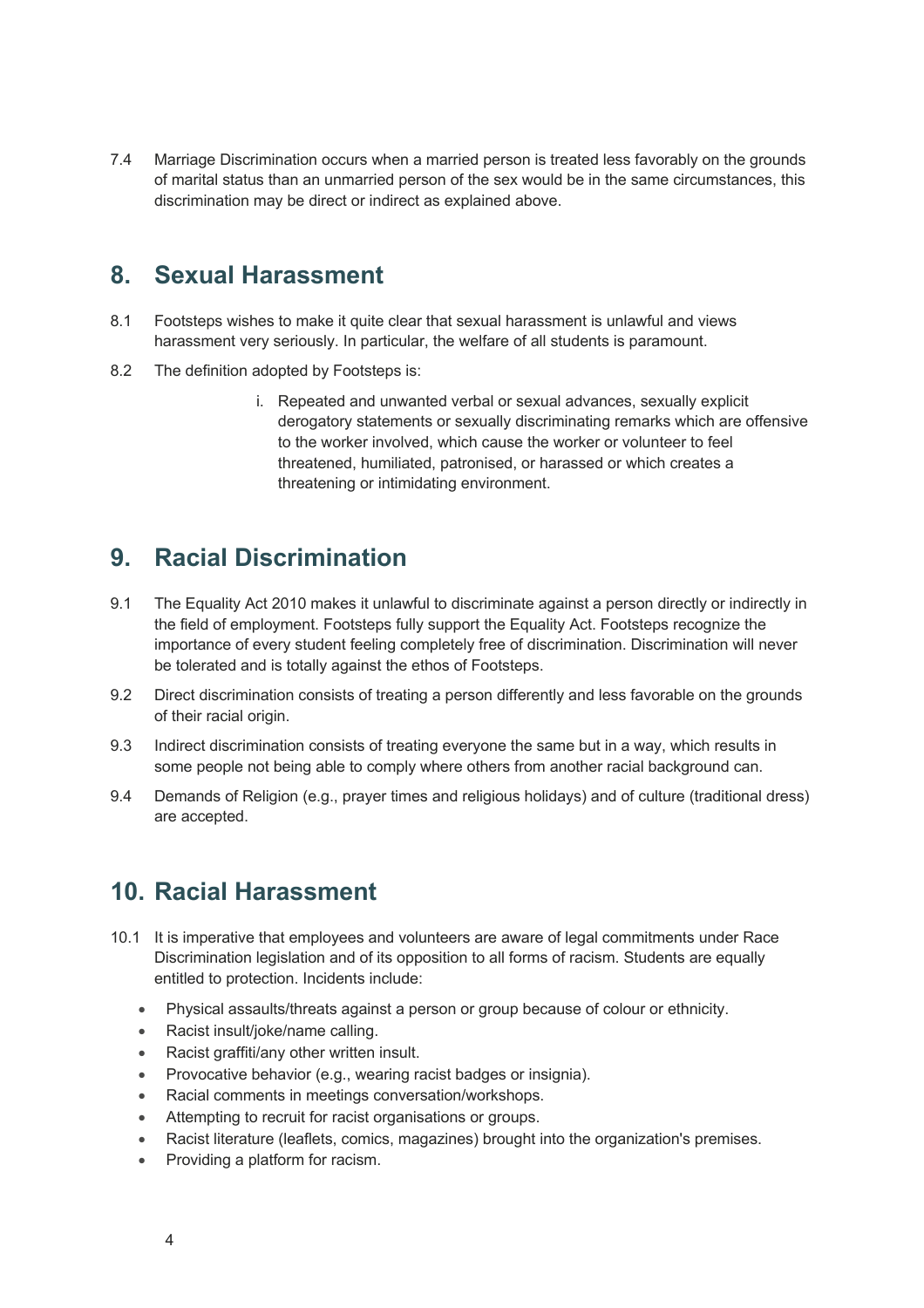

## **11. Sexuality**

- 11.1 Lesbians and Gay men previously had no legal protection against discrimination, but amendments to legislation now provides full protection against sexual discrimination of any type against any sexuality or gender. Footsteps are an equal opportunities organisation and are fully committed to the following policy provision. The sexuality of students should have no bearing on their experiences or outcomes during their education at Footsteps.
- 11.2 Footsteps will seek to overcome indirect discrimination by:
	- Acknowledging the existence of Lesbians Gay men, transgender and transexuals either as employees, volunteers, or service users.
	- Provision of information about relevant support organisations.
	- Provision of regular training for all employees/volunteers.
	- Offering training opportunities for our service users.
	- Making clear its expectations of staff in the conduct of their duties in any circumstances where they represent Footsteps.
- 11.3 People who are known (or perceived) to be Lesbian, Gay, transgender or transexuals regularly experience harassment, verbal, or physical assault in many areas of their lives including the workplace. Footsteps will not tolerate this direct discrimination. This applies to students as much as staff or volunteers.

## **12. Disability**

- 12.1 The Equality Act 2010 introduces new laws and measures aimed at ending the discrimination which many disabled people face. Footsteps support the Equality Act. Students with disabilities may be accepted on the Footsteps programmed and will be treated equally and fairly by staff and peers.
- 12.2 It is against the law for an employer or voluntary organisation to treat a disabled person less favorably than someone else because of his or her disability, unless there is good reason. This applies to all employment matters (including recruitment, training, promotion, and dismissal.)
- 12.3 It is unlawful to victimise people or to knowingly help another person to discriminate. Footsteps wish to encourage opportunities for people with disabilities and/or mental health issues.

## **13. Monitoring, review, and responsibility**

13.1 The management committee will be responsible for implementing the equal opportunities policy. Any complaint or grievance should be made to the Chief Executive who will deal with the situation or refer the matter to the management committee, whichever is the most appropriate.

## **14. EQUALITY & DIVERSITY OBJECTIVES for 2020-2024**

Footsteps Trust. Registered Charity No. 1146215

**A:** The Footsteps Sports Academy, New River Sport and Fitness Centre, White Hart Lane, Wood Green, London N22 5QW **W:** www.footstepstrust.com